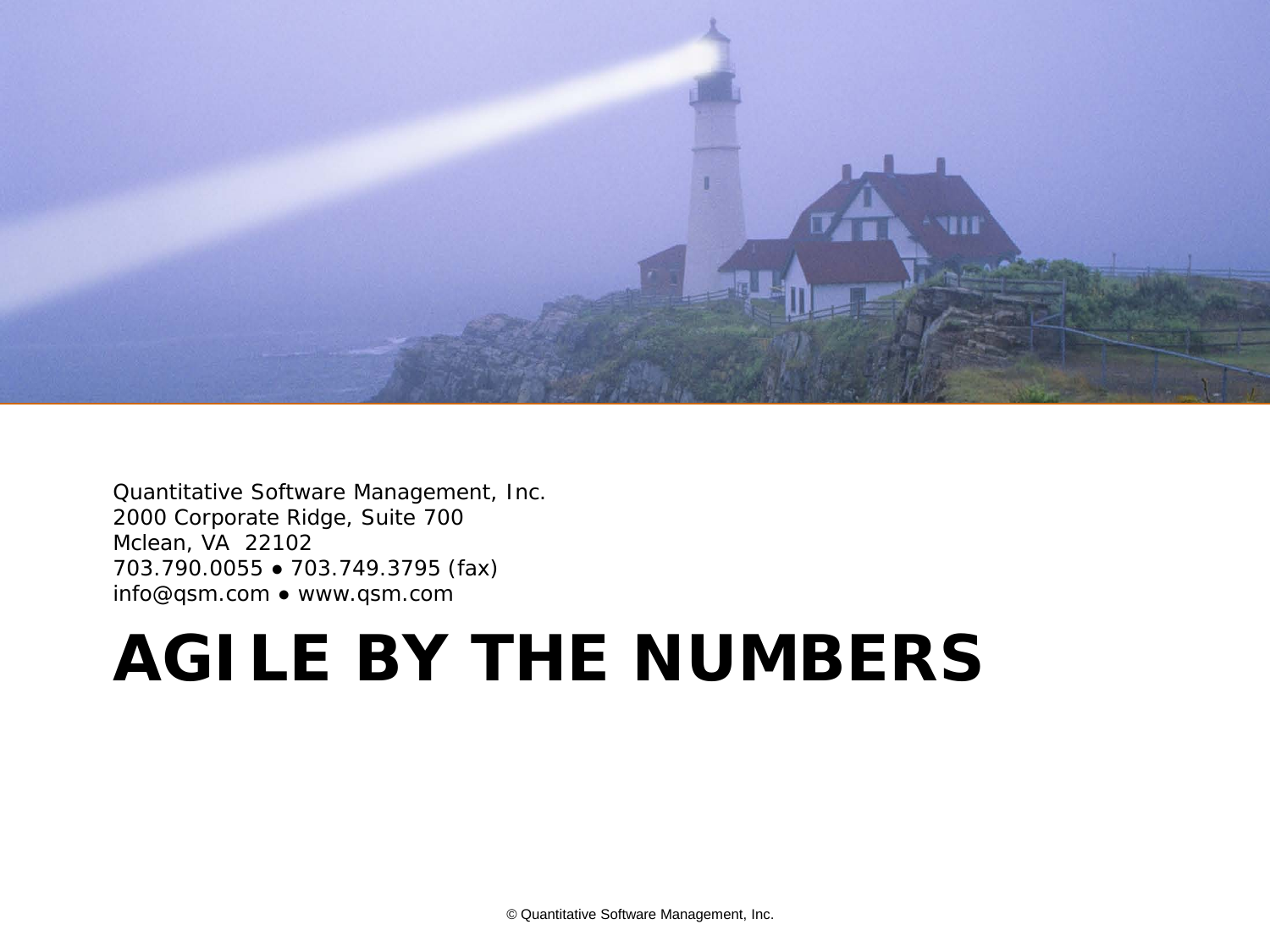# **Outline**

- What are the core issues with software development and maintenance?
- Improvement measures (Silver bullets?)
- Why do software projects succeed or fail?
- Agile by the numbers
	- Is Agile a silver bullet
- Some problems in paradise
	- **Agile issues**

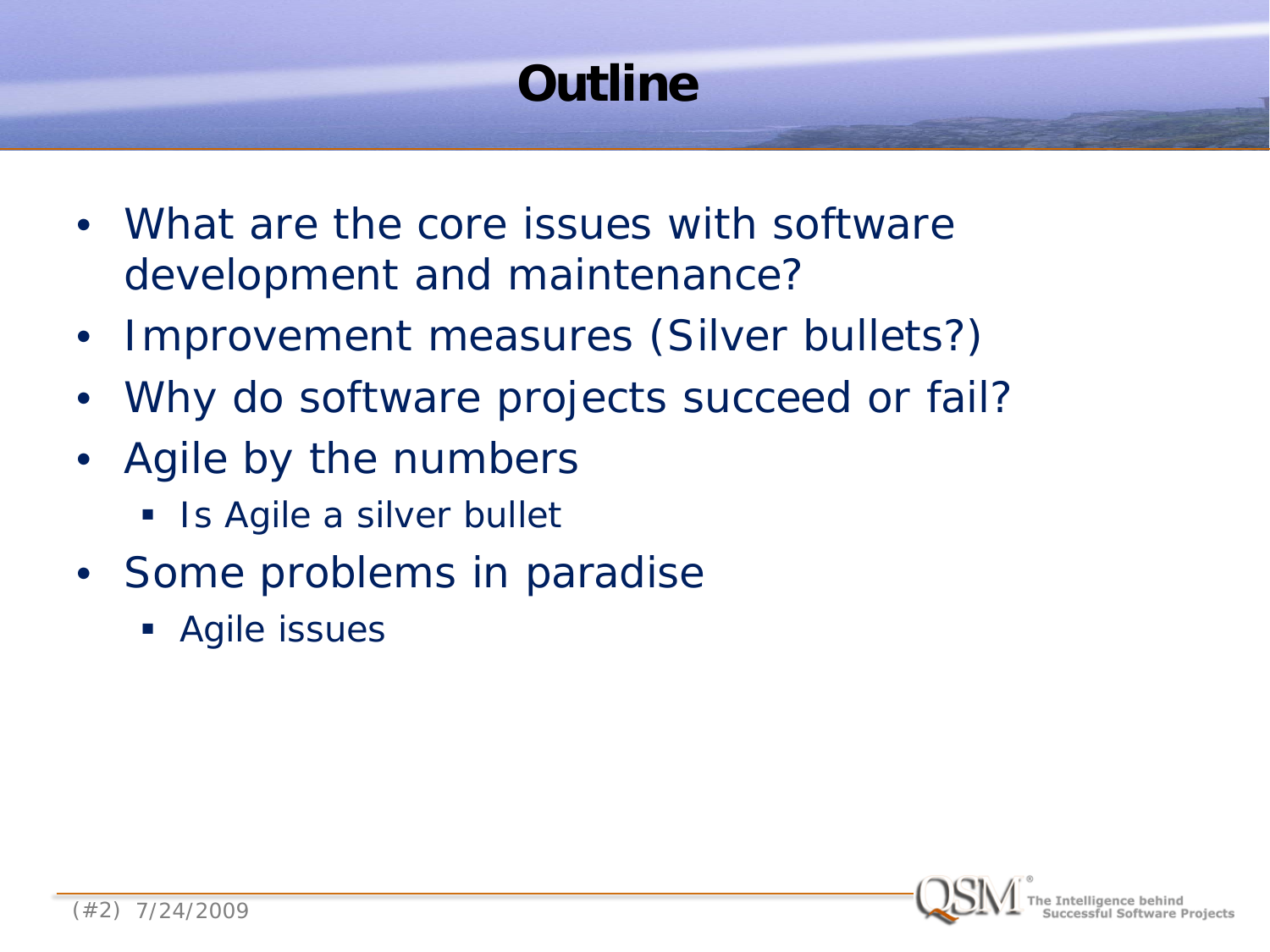#### **Core Issues with Software**

- Cost, Schedule, Quality are hard to manage and are often unpredictable
- Frequently do not meet requirements Why does this matter?
- Software is pervasive and life as we know it would cease without it
- Money. A huge cost component for business, government, military, communications, and our personal lives

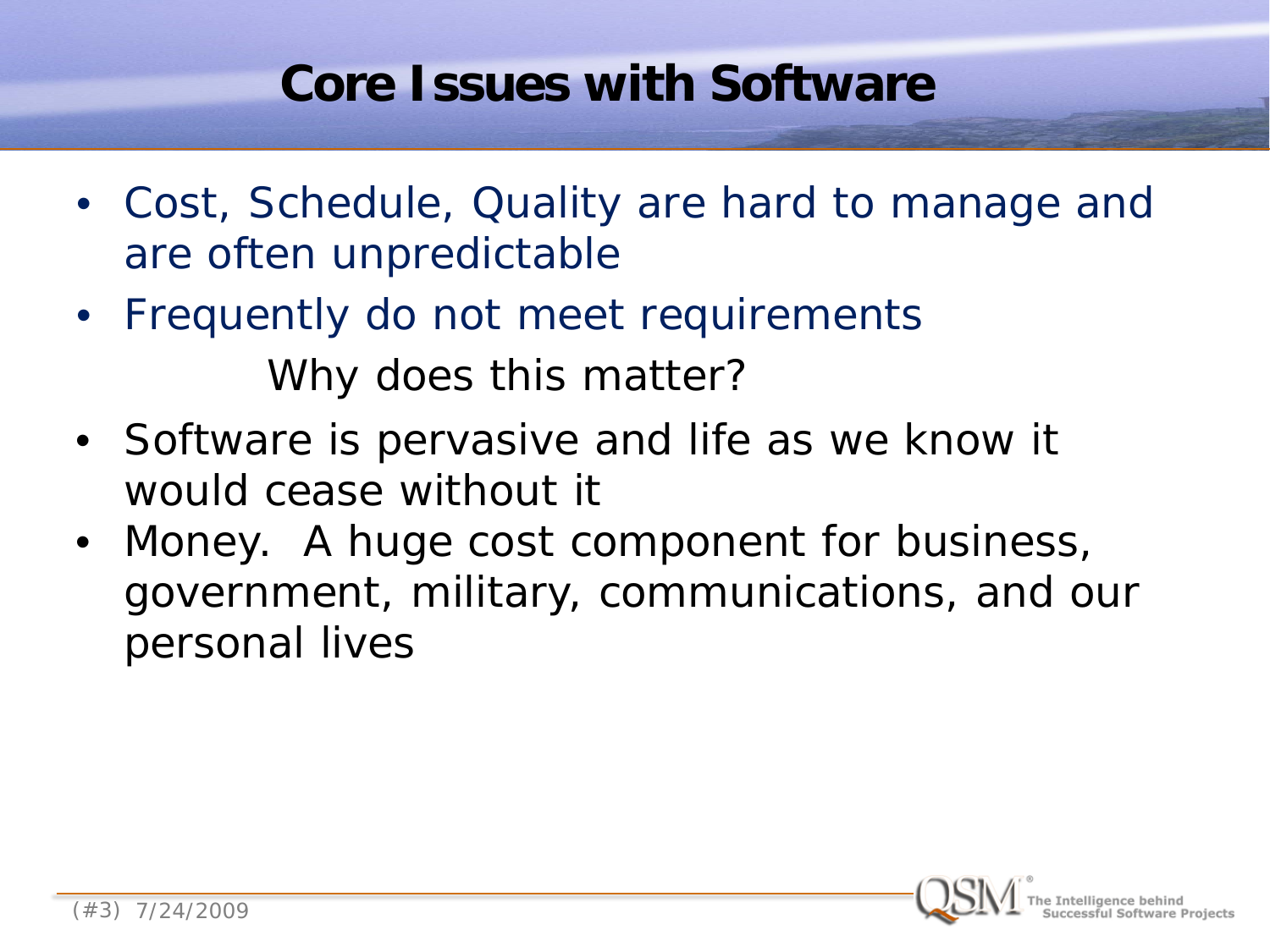#### **Core Issues with Software**

- What is the desired state for software?
	- **Predictable**
	- **Meet requirements**
	- **Become more efficient over time (productivity** improvement)
- New tools and improvement initiatives are best understood in this context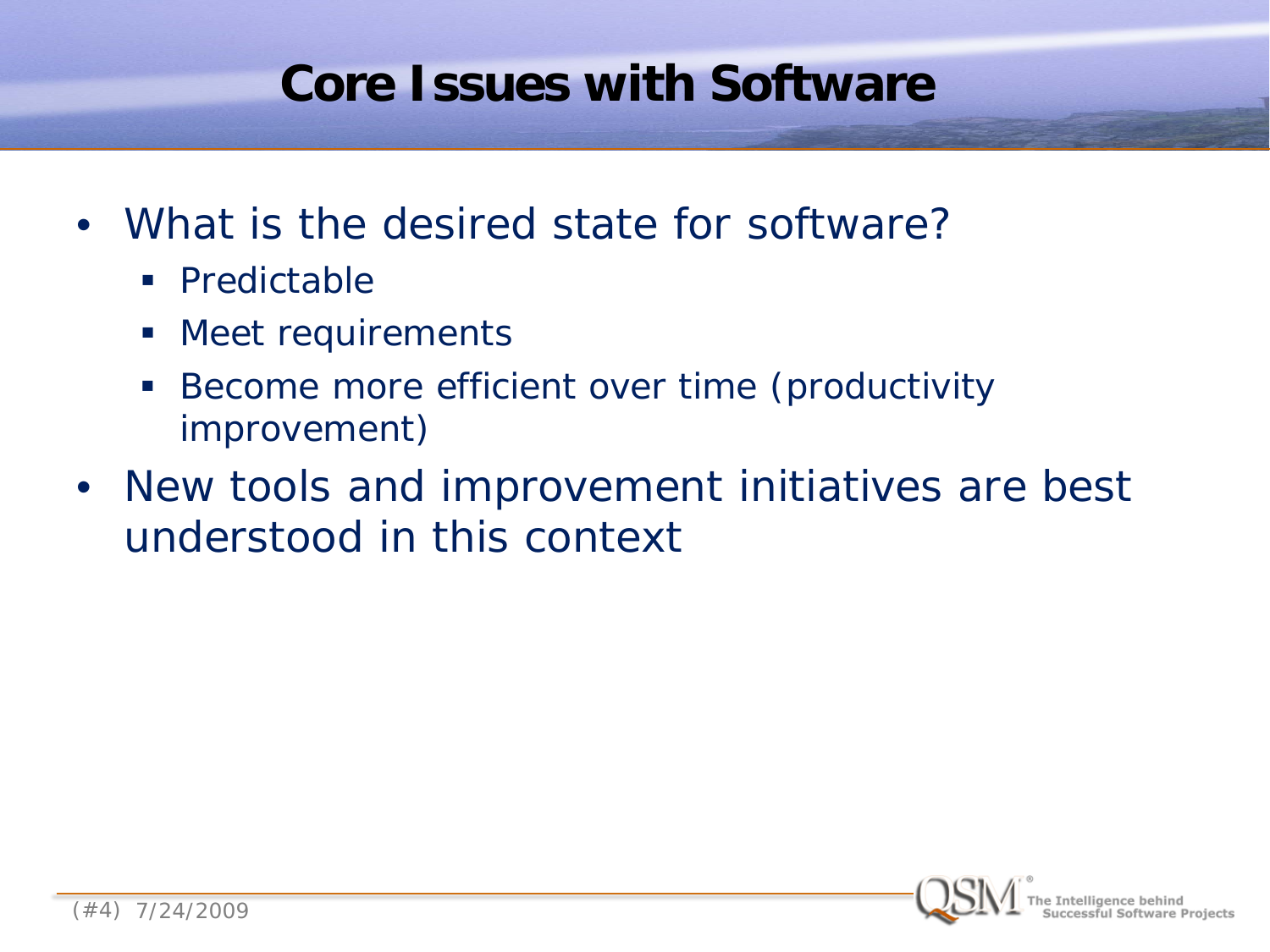• Silver Bullet: A direct and effortless solution to a problem. An action that cuts through complexity and provides an immediate solution to a problem\*

Some software improvement initiatives

- Structured programming
- 3gl/4gl languages
- Case tools
- Code generators
- CMMI
- Cloud computing
- GUI's
- OO Development
- ERP packages
- SOA
- **Internet**

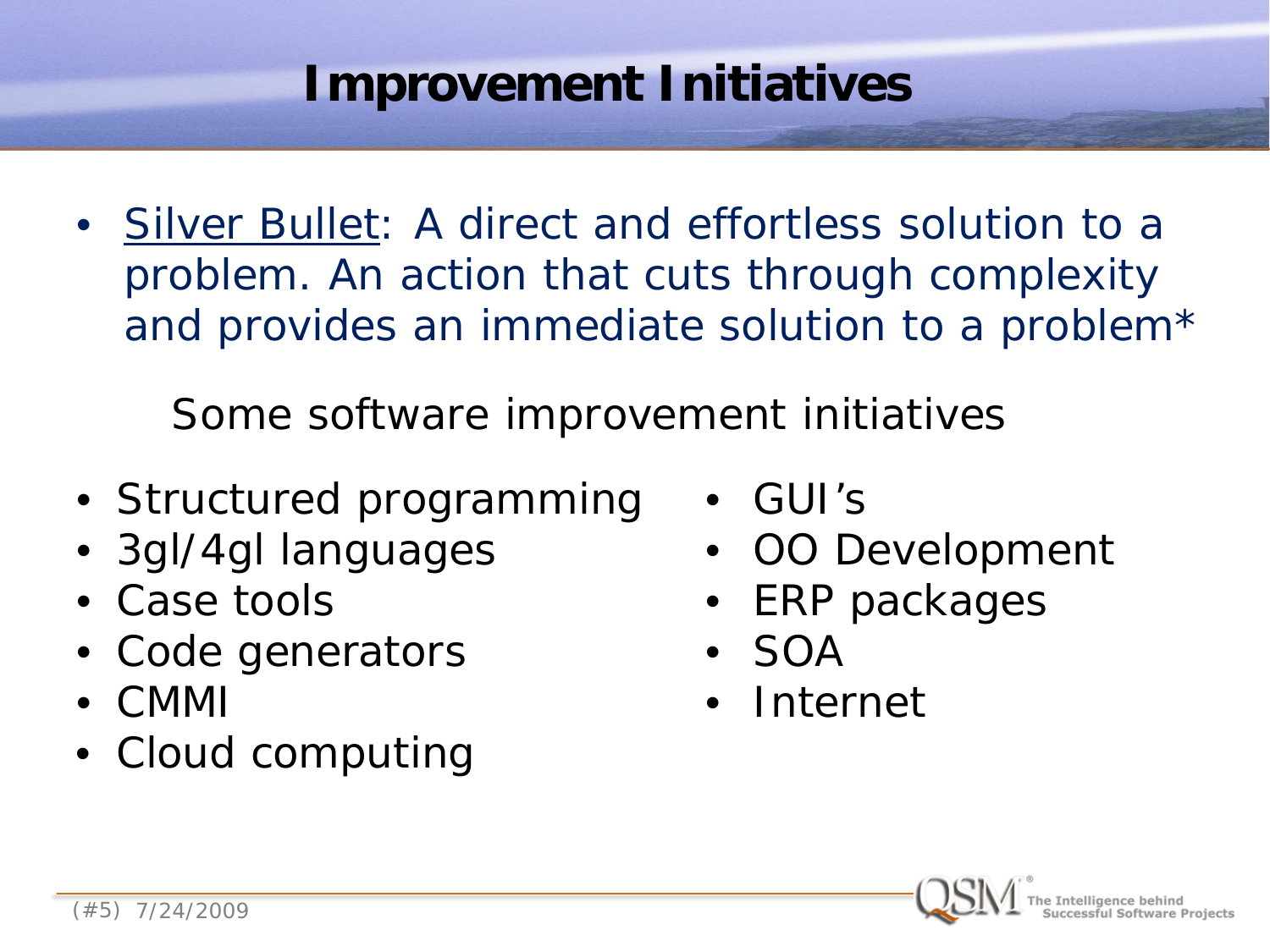#### **Improvement Initiatives Classified**

• Most measures aimed at software improvement have focused on tools, processes, or both.

| <b>Tools</b>     | <b>Process</b>         |  |  |  |  |
|------------------|------------------------|--|--|--|--|
| 3/4 GL Languages | Structured Programming |  |  |  |  |
| Case Tools       | <b>CMMI</b>            |  |  |  |  |
| Code Generators  | OO Programming         |  |  |  |  |
| GUI's            | <b>ERP Packages</b>    |  |  |  |  |
| lInternet        | Internet               |  |  |  |  |
|                  |                        |  |  |  |  |

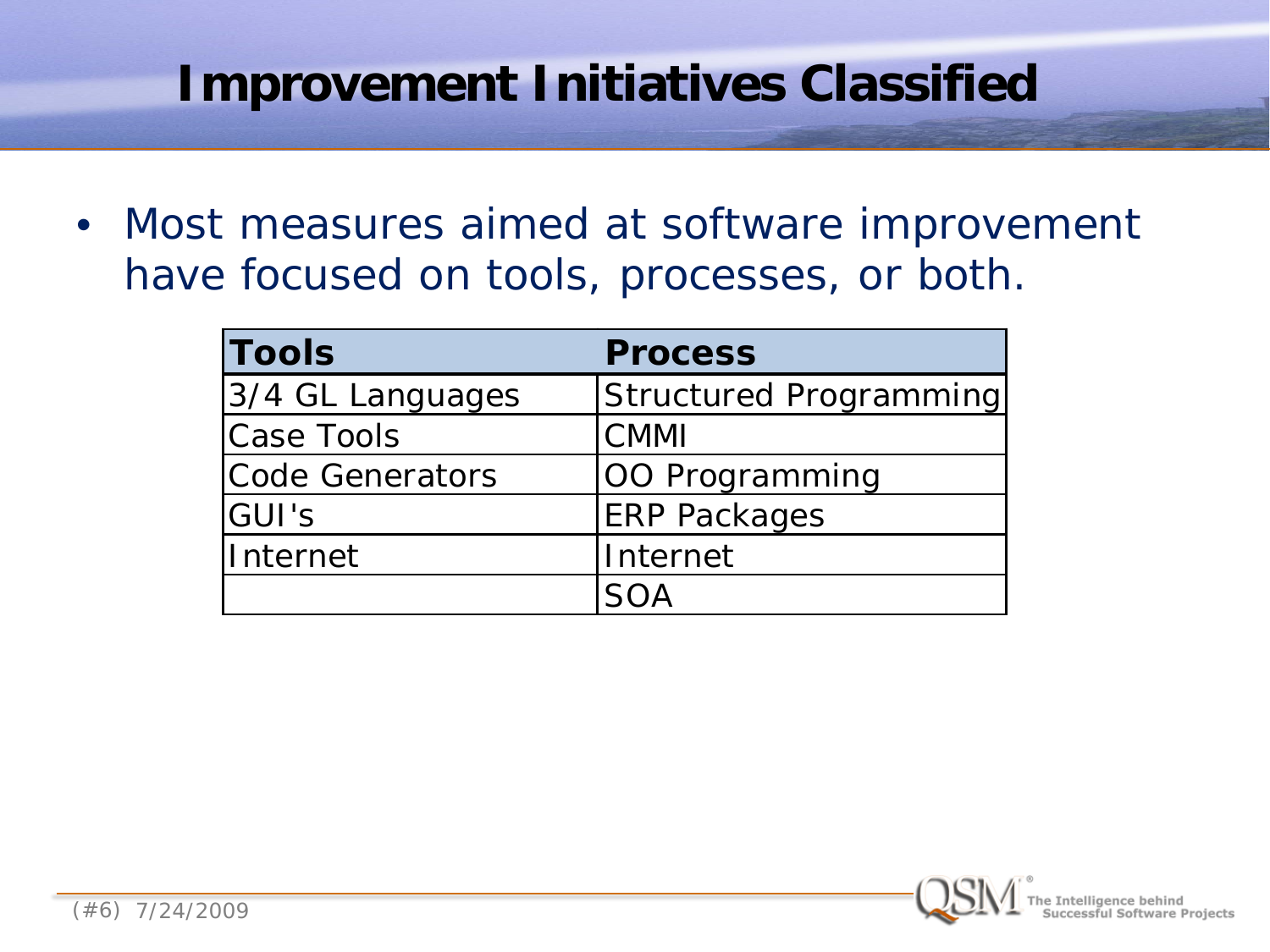# **Silver Bullets**

• "There is no single development, in either technology or management technique, which by itself promises even one order of magnitude improvement within a decade in productivity, in reliability, in simplicity."

 - Frederick Brooks in "No Silver Bullet – Essence and Accidents of Software Engineering"

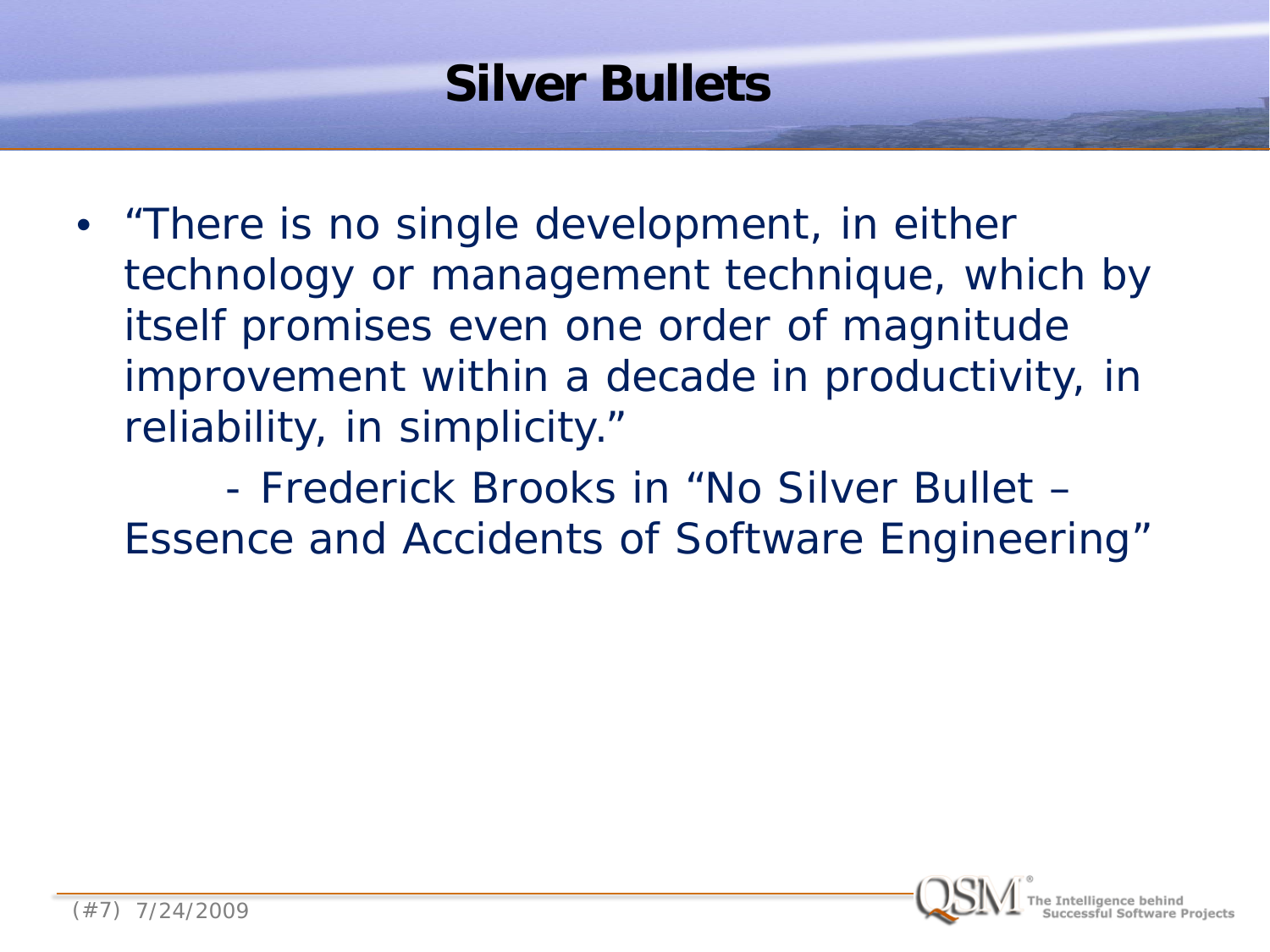# **Success or Failure Best and Worst Projects**

- Two studies by author
	- **2006 IT projects**
	- **2010 Engineering software projects**
- Best projects defined as being one standard deviation (σ) better than average for both time to market (schedule) and effort expended
- Worst projects were one σ worse than average for both time to market and effort
- Projects evaluated on 58 criteria for Tools & Methods, Technical Complexity, Personnel, and Re-use

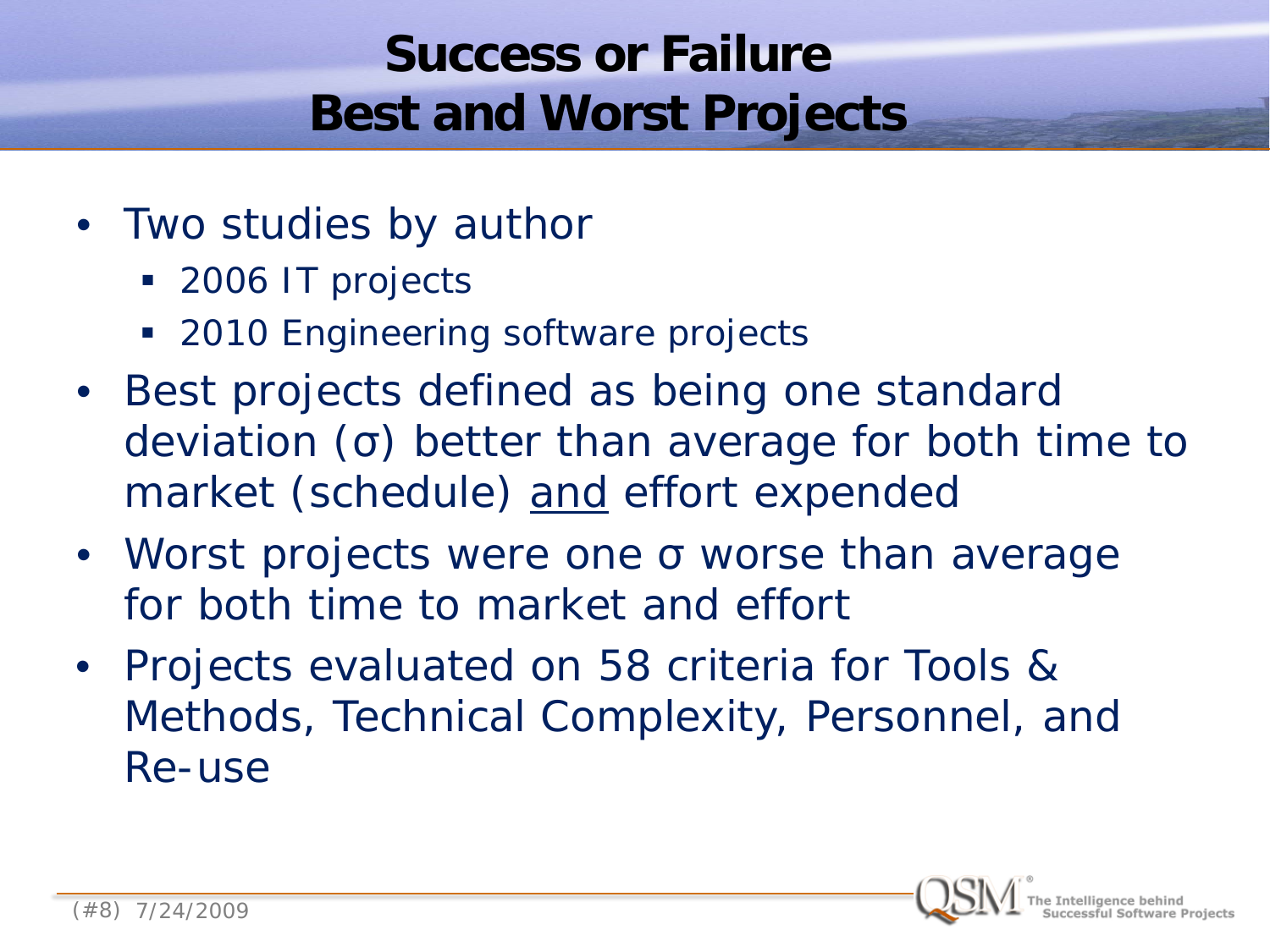#### **Best Project/Worst Projects**

**Validate Estimate with History** 





e Intelligence behind<br>Successful Software Projects

(#9) 11/15/2012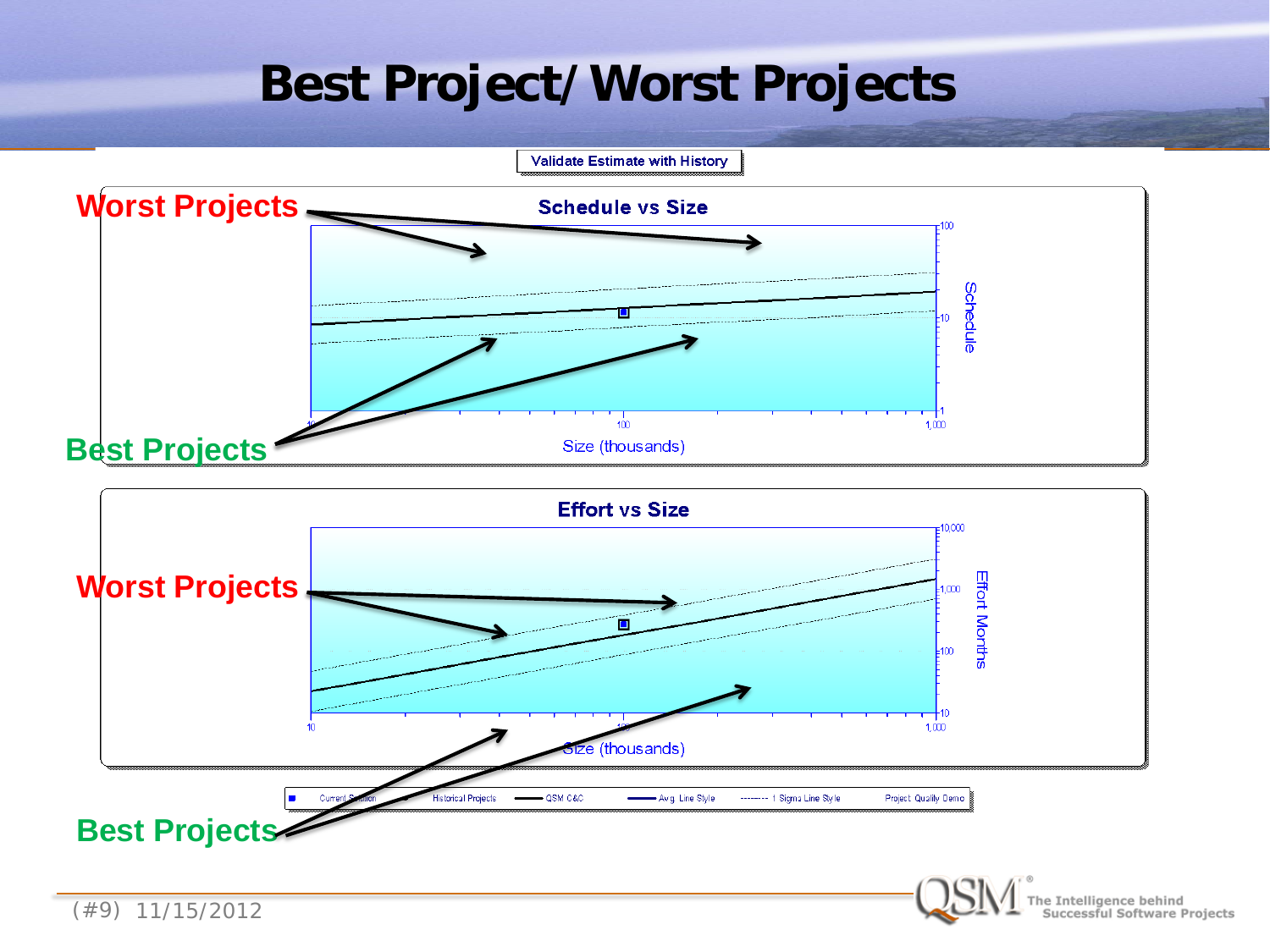#### **Differentiators**



Intelligence behind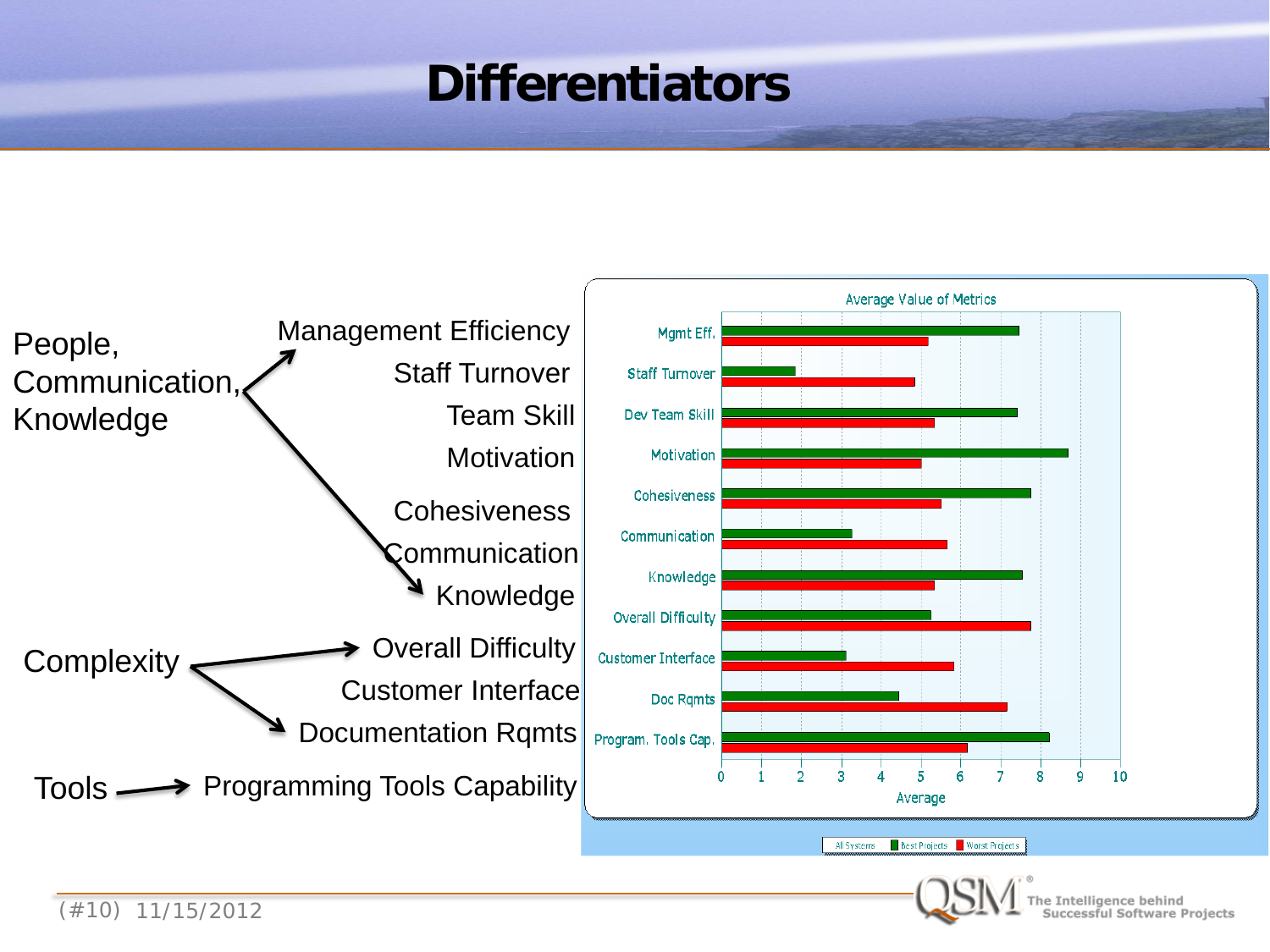#### **Things that Don't Matter**

Data Complexity

Integration Complexity

Hardware Stability

System Software Stability

Overall Tools Capability

Project Mgt Tools Capability

Development Standards Experience

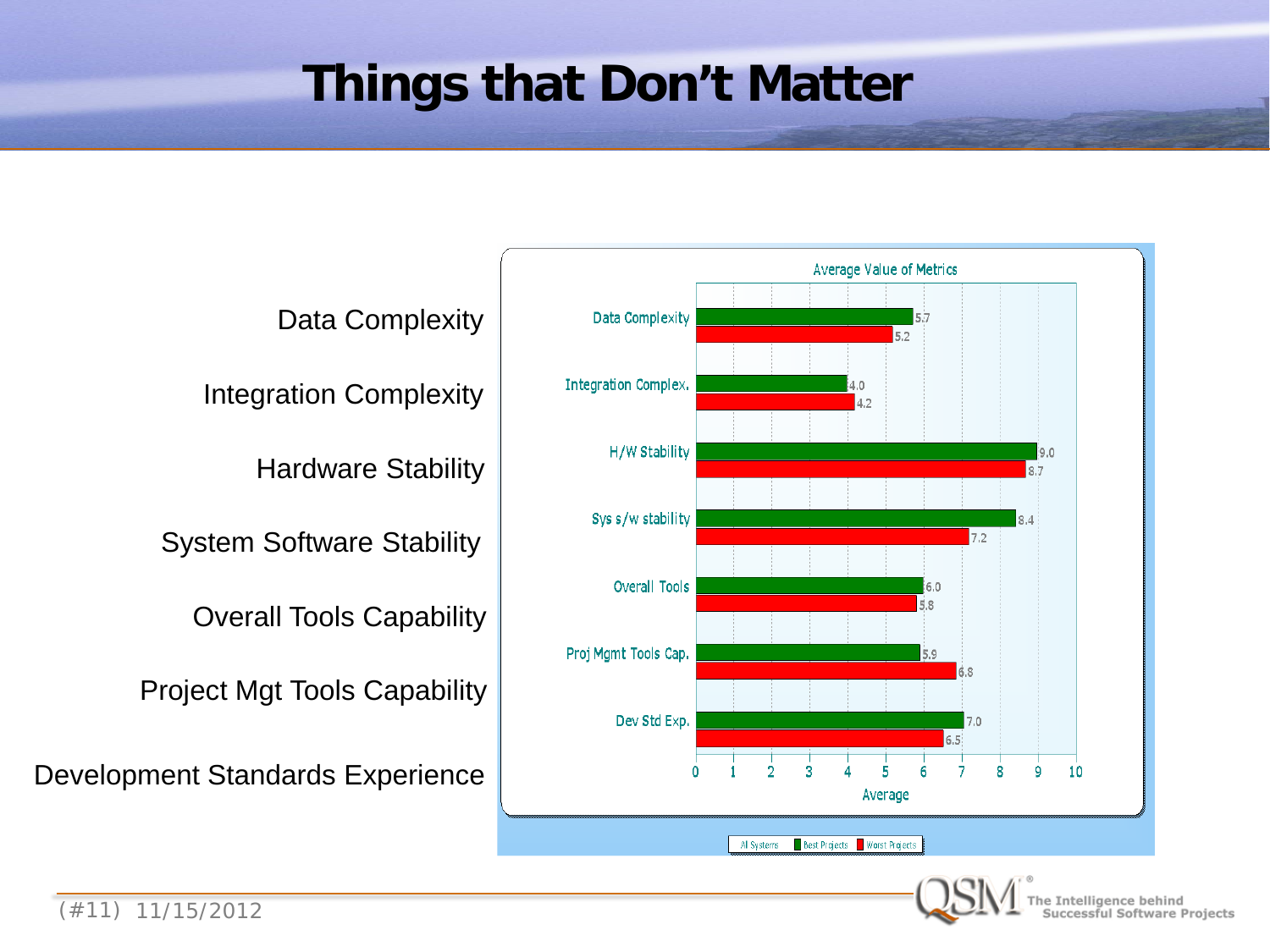# **Best Projects/Worst Projects Results**

- Results from both the IT and Engineering projects were very similar
- The biggest differentiators between productive and unproductive projects were in the areas of people, communication, and knowledge
- Many project improvement efforts focus on tools and processes
- An interesting tidbit: Project software languages were not correlated with either Best or Worst projects

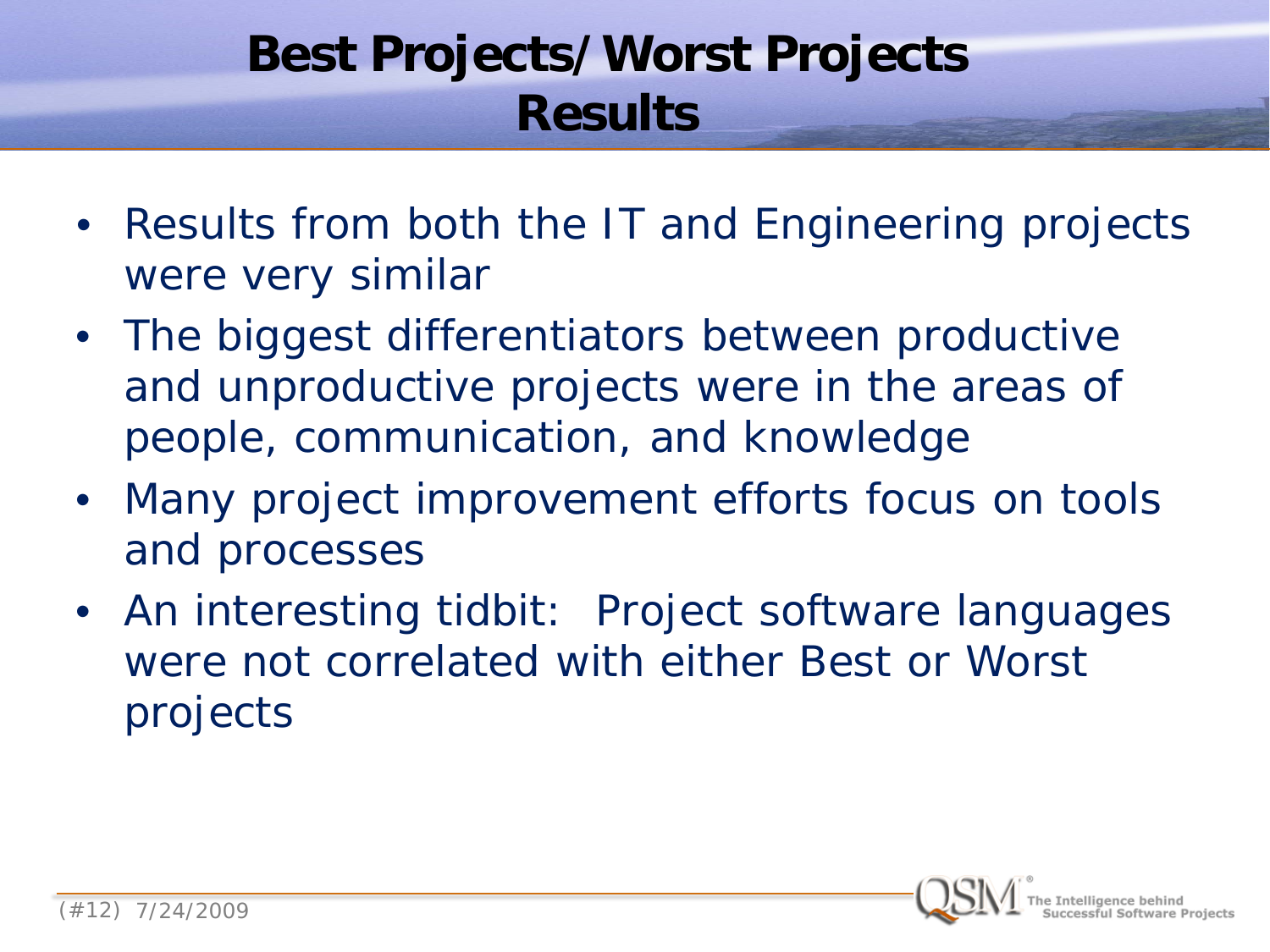# **The Promise of Agile: Agile Manifesto**

- Individuals and Interactions over processes and tools
- Working Software over comprehensive documentation
- Customer collaboration over contract negotiation
- Responding to change over following a plan
- **Key traits** 
	- Frequent delivery
	- Business people and developers work together daily
	- Face to face conversations

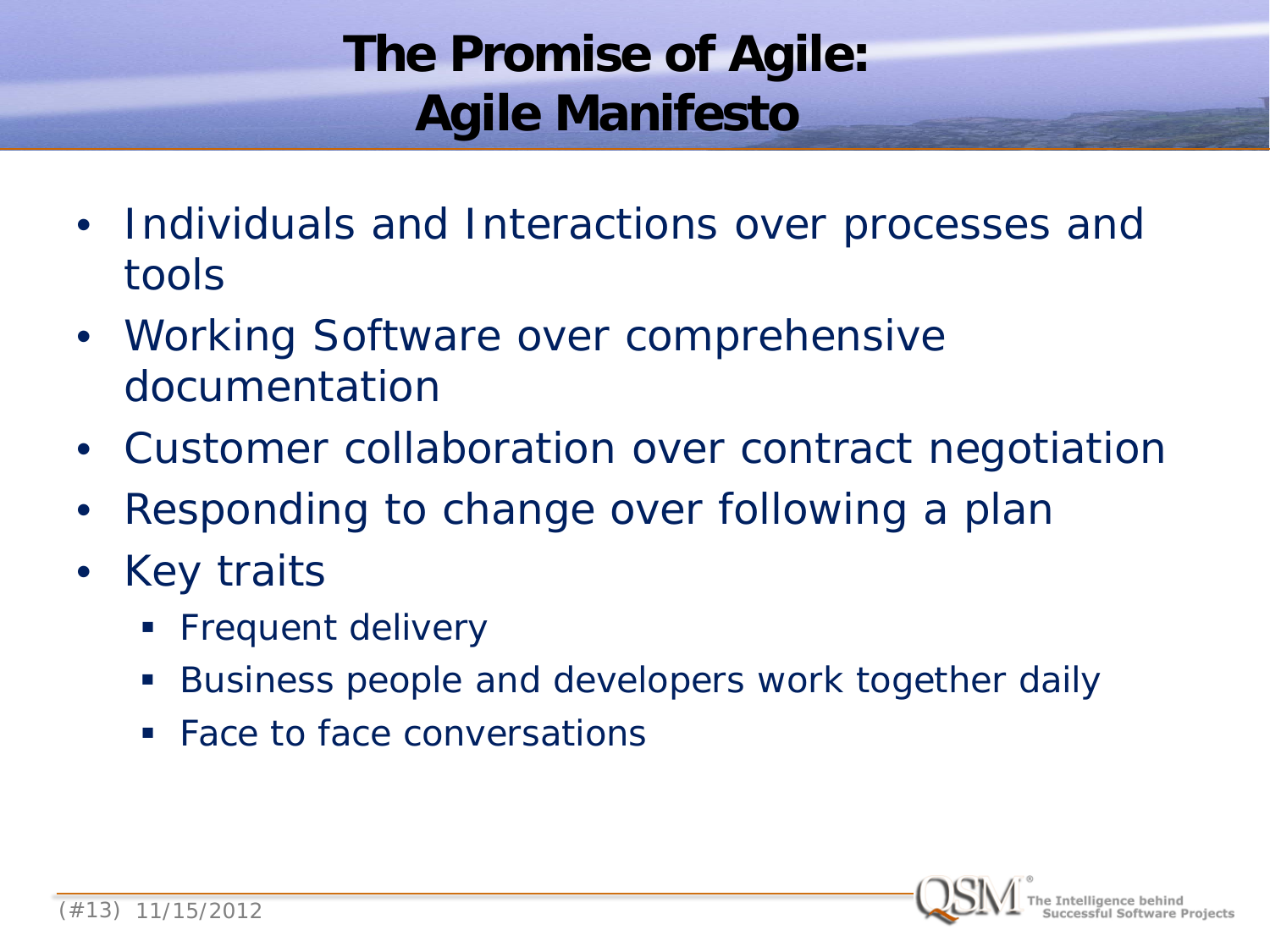# **The Promise of Agile**

- It appears that Agile development embraces the People, Knowledge, and Communication traits that were found in highly successful projects
- Agile is very focused on the social component of software development
- So, how well do Agile projects compare to traditional development?

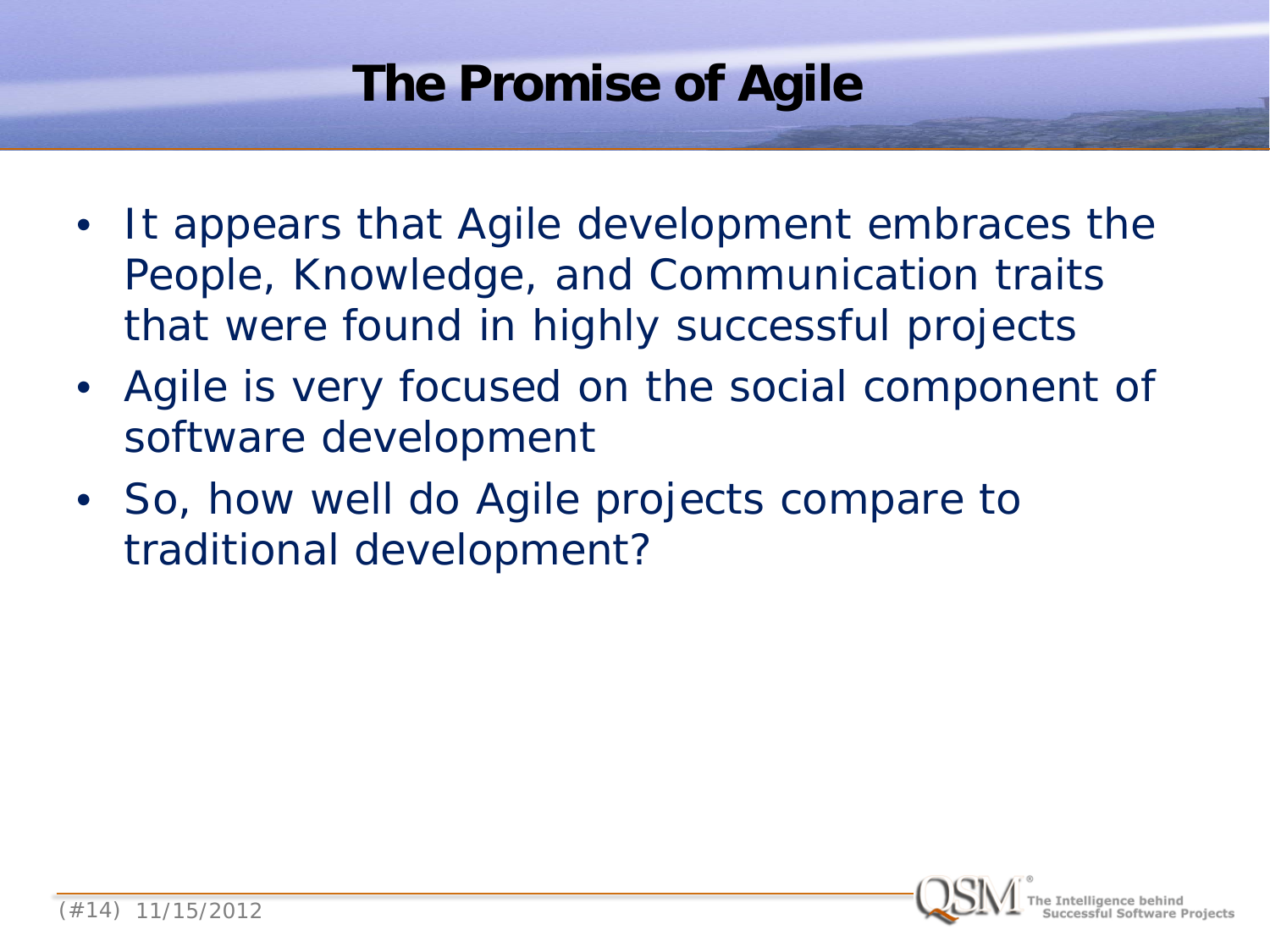# **Demographics**

- 64 recently completed Agile projects
- 12 different companies
- 87% business, 7% scientific applications, 6% system software
- Team size clustered in 5-10 and 20-50 ranges
- Median size 42.9k lines of code
- Median effort 47 staff months
- Median staff 7.5
- Median duration 6.1 months
- Principally new development and major enhancements

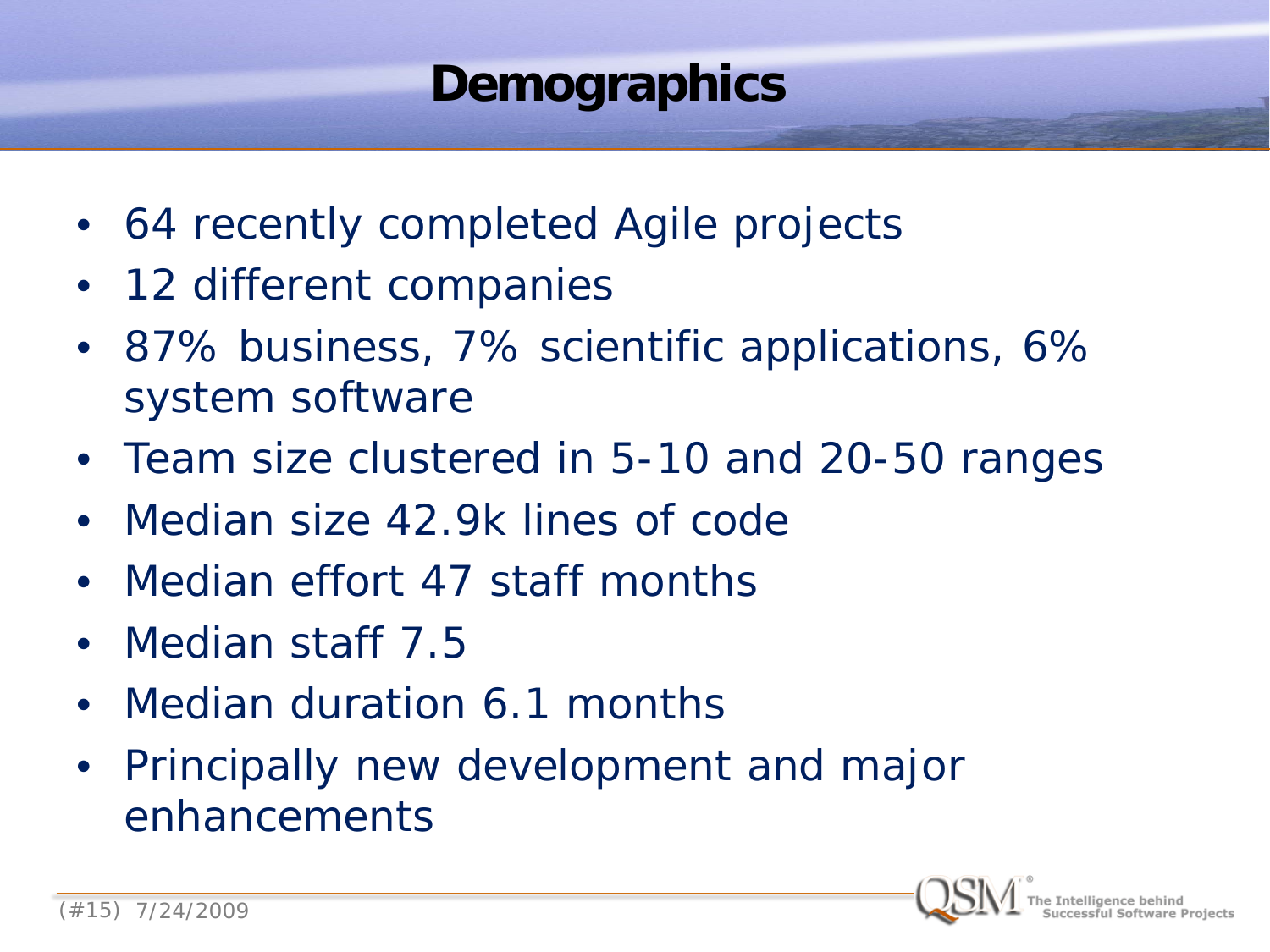# **Agile Staffing**

**Agile Staffing** 



|                                                                            |                                          | <b>C&amp;T Average Staff (People) Values</b>       |                                              |                                                     |                                            |  |
|----------------------------------------------------------------------------|------------------------------------------|----------------------------------------------------|----------------------------------------------|-----------------------------------------------------|--------------------------------------------|--|
|                                                                            | at Min<br><b>Effective SLOC:</b><br>5040 | at 25% Quartile<br><b>Effective SLOC:</b><br>18838 | at Median<br><b>Effective SLOC:</b><br>42870 | at 75% Quartile<br><b>Effective SLOC:</b><br>122444 | at Max<br><b>Effective SLOC:</b><br>952614 |  |
| Benchmark Reference Group:<br><b>QSM</b> Business<br>Companis on Data Set: | 2.90                                     | 5.03                                               | 7.09                                         | 10.99                                               | 25.90                                      |  |
| Projects being Assessed<br>Difference From Benchmark                       | 3.40<br>0.50                             | 6.21<br>1.18                                       | 9.03<br>1.94                                 | 14.58<br>3.59                                       | 37.16<br>11.26                             |  |
|                                                                            |                                          |                                                    |                                              |                                                     |                                            |  |
|                                                                            |                                          |                                                    |                                              |                                                     |                                            |  |

- Projects being Assessed - QSM Business

The blue trend lines in this and subsequent graphs are the QSM business average with plus & minus 1 standard deviation. The red line is the Agile dataset average

Avg. Line Style

-------- 1 Sigma Line Style

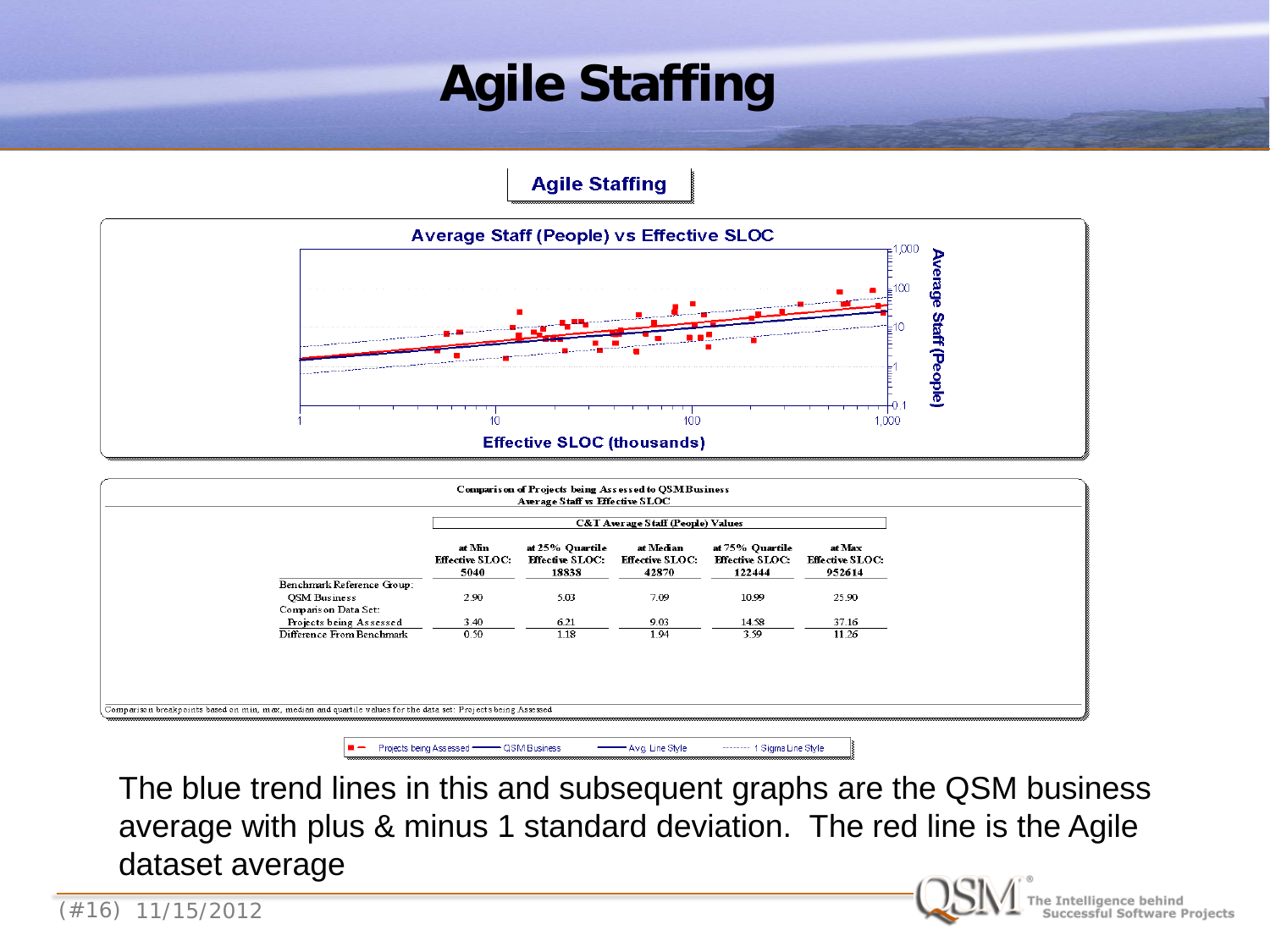# **Agile Staffing Observations**

• The agile projects use slightly more staff than non-agile business projects although the trend is very similar

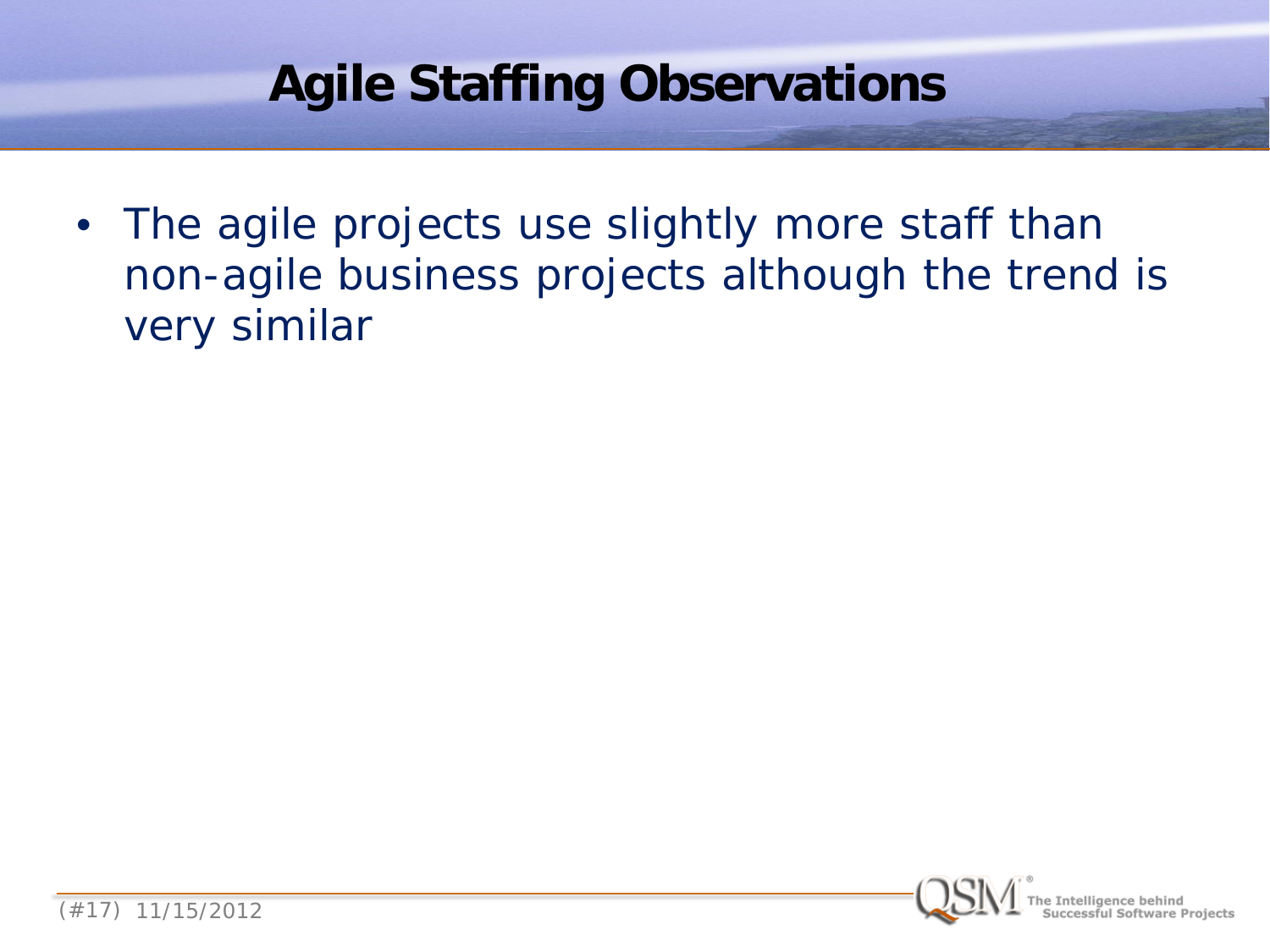# **Agile Effort**

**Agile Effort** 



|                                                                                                                |                                          | <b>C&amp;T Effort (PM) Values</b>                  |                                              |                                                     |                                            |  |
|----------------------------------------------------------------------------------------------------------------|------------------------------------------|----------------------------------------------------|----------------------------------------------|-----------------------------------------------------|--------------------------------------------|--|
|                                                                                                                | at Min<br><b>Effective SLOC:</b><br>5040 | at 25% Quartile<br><b>Effective SLOC:</b><br>18838 | at Median<br><b>Effective SLOC:</b><br>42870 | at 75% Quartile<br><b>Effective SLOC:</b><br>122444 | at Max<br><b>Effective SLOC:</b><br>952614 |  |
| Benchmark Reference Group:<br>OSM Business<br>Compans on Data Set:                                             | 9.99                                     | 24.63                                              | 43.24                                        | 88.68                                               | 361.08                                     |  |
| Projects being Assessed                                                                                        | 8.63                                     | 21.85                                              | 39.01                                        | 81.74                                               | 347.02                                     |  |
| Difference From Benchmark                                                                                      | $-1.36$                                  | $-2.78$                                            | $-4.23$                                      | $-6.94$                                             | $-14.06$                                   |  |
|                                                                                                                |                                          |                                                    |                                              |                                                     |                                            |  |
| Comparison breakpoints based on min, max, median and quartile values for the data set: Projects being Assessed |                                          |                                                    |                                              |                                                     |                                            |  |

Agile and non-Agile projects use nearly the same amount of project effort for projects with similar amounts of delivered functionality



ie Intelligence behind<br>Successful Software Projects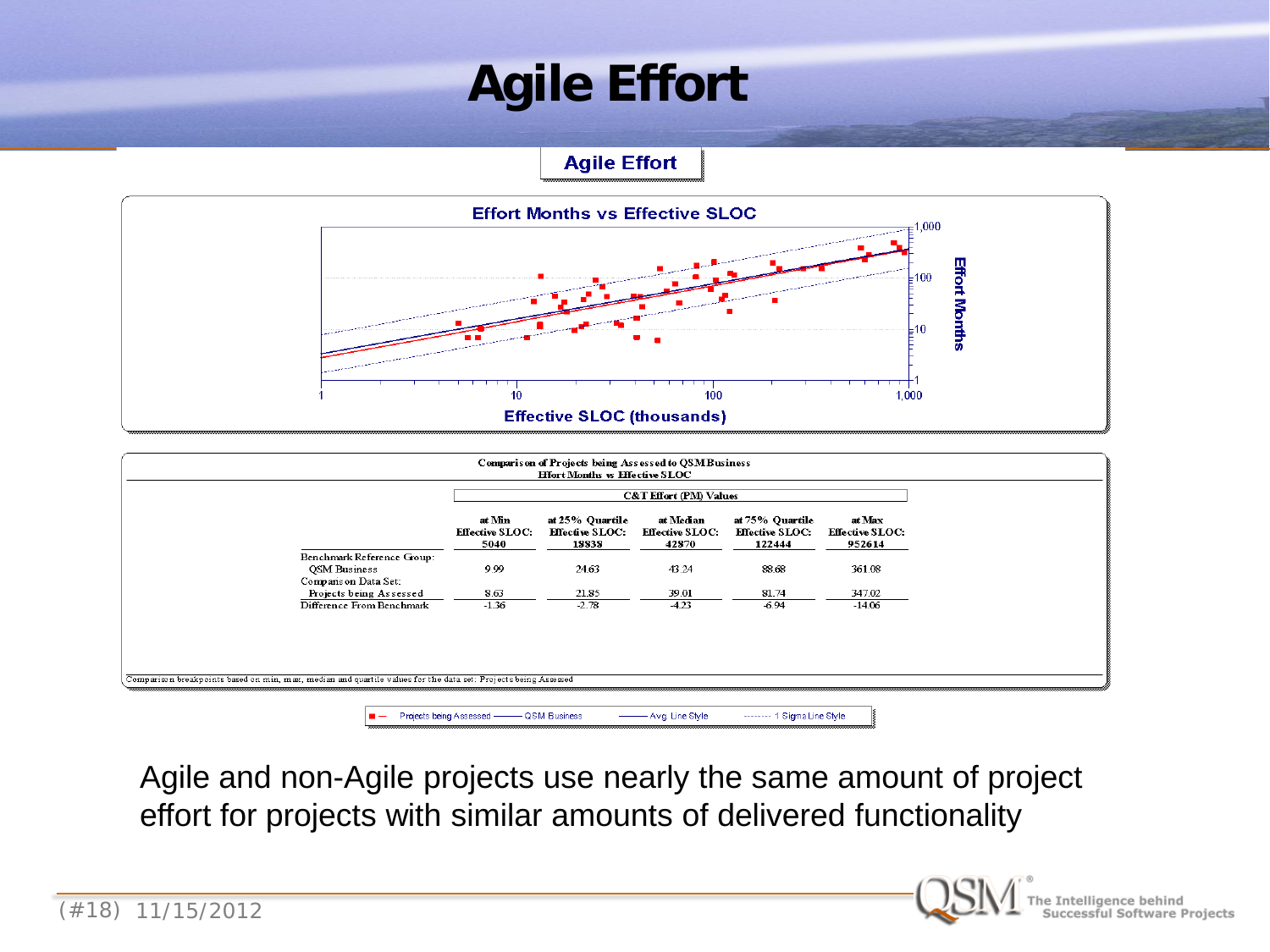# **Agile Schedule Length**

**Agile Schedule Duration** 



|                                                                                                                | <b>C&amp;T Duration (Months) Values</b>  |                                                    |                                              |                                                     |                                            |
|----------------------------------------------------------------------------------------------------------------|------------------------------------------|----------------------------------------------------|----------------------------------------------|-----------------------------------------------------|--------------------------------------------|
|                                                                                                                | at Min<br><b>Effective SLOC:</b><br>5040 | at 25% Quartile<br><b>Effective SLOC:</b><br>18838 | at Median<br><b>Effective SLOC:</b><br>42870 | at 75% Quartile<br><b>Effective SLOC:</b><br>122444 | at Max<br><b>Effective SLOC:</b><br>952614 |
| Benchmark Reference Group:<br><b>OSM</b> Business                                                              | 3.45                                     | 4.90                                               | 6.10                                         | 8.07                                                | 13.94                                      |
| Compans on Data Set:<br>Projects being Assessed                                                                | 2.54                                     | 3.52                                               | 4.32                                         | 5.61                                                | 9.34                                       |
| Difference From Benchmark                                                                                      | $-0.91$                                  | $-1.38$                                            | $-1.78$                                      | $-2.46$                                             | $-4.60$                                    |
| Comparison breakpoints based on min, max, median and quartile values for the data set: Projects being Assessed |                                          |                                                    |                                              |                                                     |                                            |

Agile projects complete much more rapidly

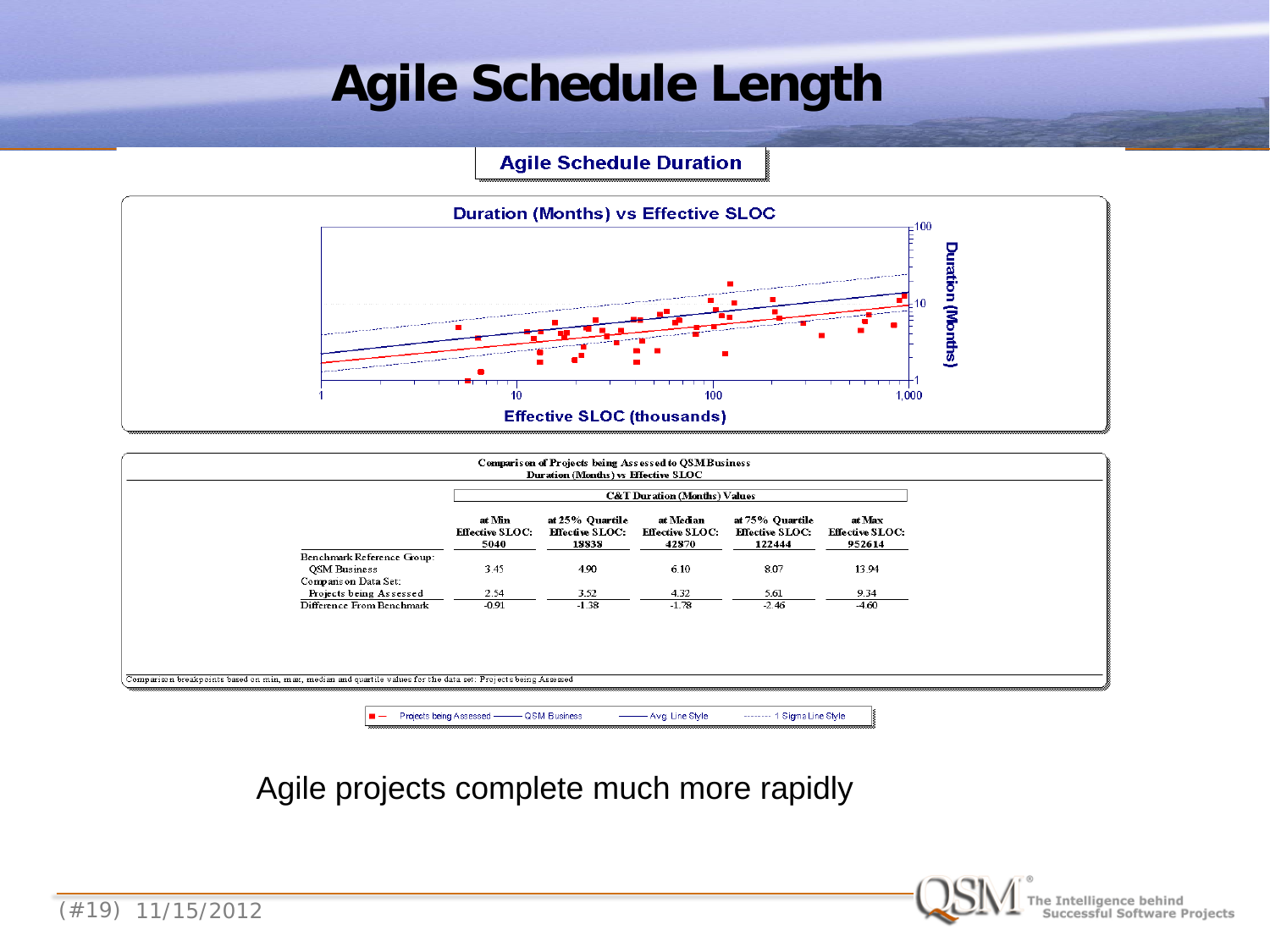#### **Agile Schedule Observations**

- Agile projects complete much more quickly than non-agile projects while expending about the same amount of effort (Cost)
- Since schedule is frequently an important project driver, this is a significant advantage

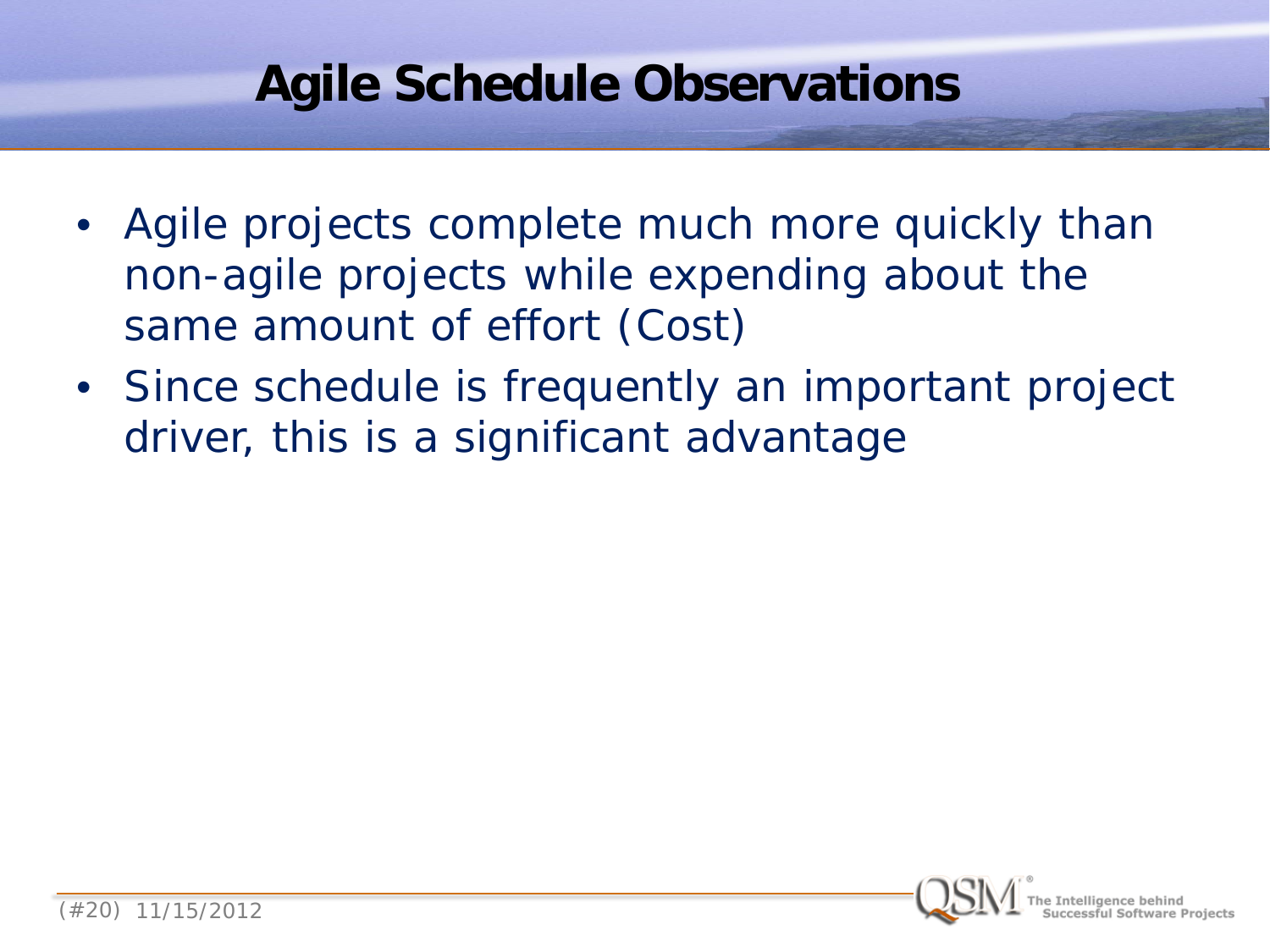# **Agile Productivity Index (PI)**

#### **Agile Productivity Index**



|                                                                                                                |                                          |                                                    | <b>PI</b> Values                             |                                                     |                                            |
|----------------------------------------------------------------------------------------------------------------|------------------------------------------|----------------------------------------------------|----------------------------------------------|-----------------------------------------------------|--------------------------------------------|
|                                                                                                                | at Min<br><b>Effective SLOC:</b><br>5040 | at 25% Quartile<br><b>Effective SLOC:</b><br>18838 | at Median<br><b>Effective SLOC:</b><br>42870 | at 75% Quartile<br><b>Effective SLOC:</b><br>122444 | at Max<br><b>Effective SLOC:</b><br>952614 |
| Benchmark Reference Group:                                                                                     |                                          |                                                    |                                              |                                                     |                                            |
| <b>QSM</b> Business<br>Comparison Data Set:                                                                    | 13.50                                    | 16.22                                              | 17.92                                        | 20.08                                               | 24.32                                      |
| Projects being Assessed                                                                                        | 15.38                                    | 18.19                                              | 19.93                                        | 22.17                                               | 26.53                                      |
| Difference From Benchmark                                                                                      | 1.88                                     | 1.97                                               | 2.02                                         | 2.08                                                | 2.21                                       |
| Comparison breakpoints based on min, max, median and quartile values for the data set: Projects being Assessed |                                          |                                                    |                                              |                                                     |                                            |

Productivity indices for Agile projects were significantly higher than the business average

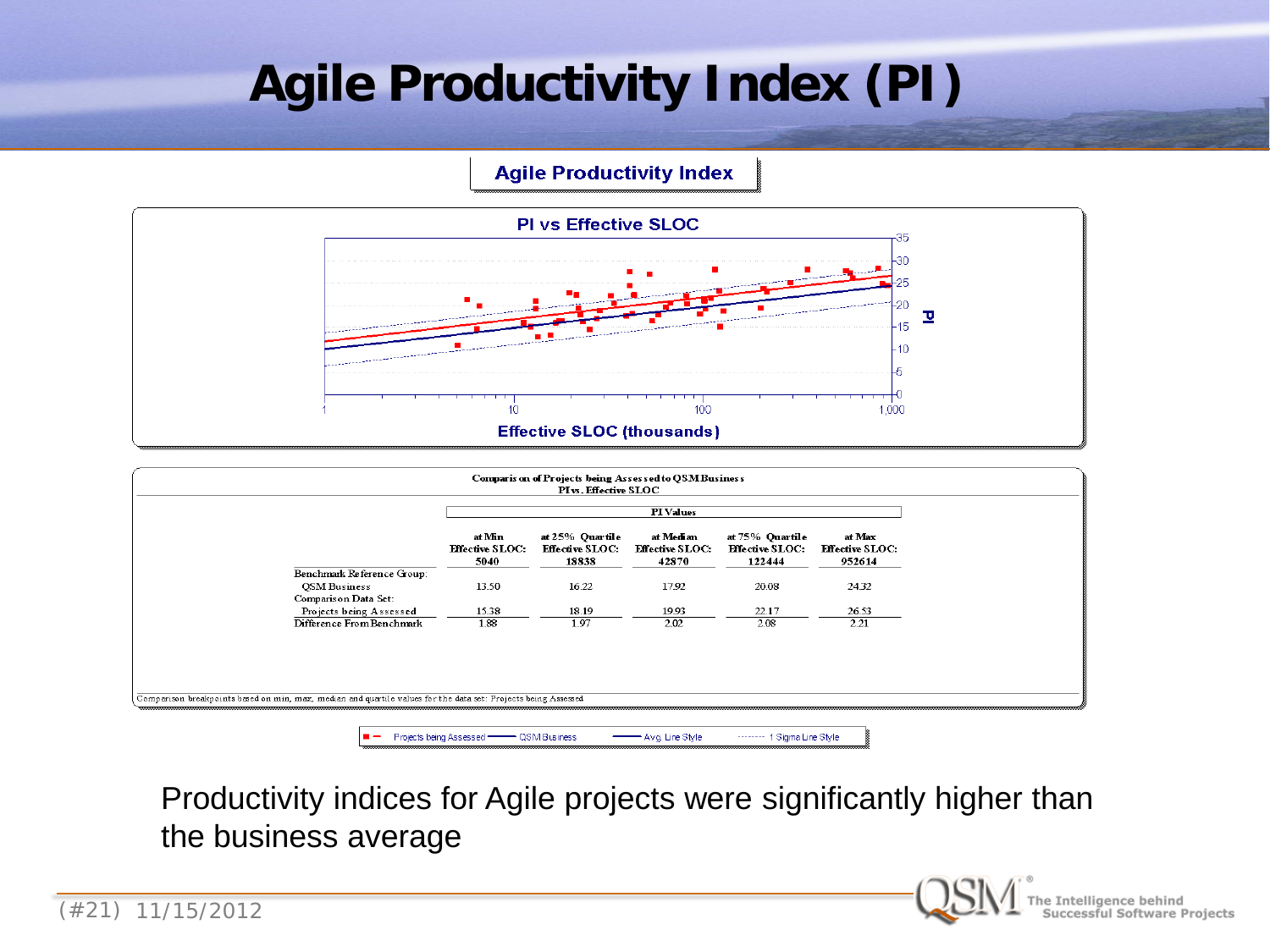# **Agile Quality**

**Agile Quality** 



|                                                 | Errors (SysInt-Del) Values                |                                                    |                                               |                                                     |                                            |
|-------------------------------------------------|-------------------------------------------|----------------------------------------------------|-----------------------------------------------|-----------------------------------------------------|--------------------------------------------|
|                                                 | at Min<br><b>Effective SLOC:</b><br>12240 | at 25% Quartile<br><b>Effective SLOC:</b><br>28013 | at Median<br><b>Effective SLOC:</b><br>101274 | at 75% Quartile<br><b>Effective SLOC:</b><br>254563 | at Max<br><b>Effective SLOC:</b><br>952614 |
| Benchmark Reference Group:                      |                                           |                                                    |                                               |                                                     |                                            |
| <b>OSM Business</b>                             | 44.08                                     | 86.29                                              | 244.75                                        | 516.94                                              | 1507.89                                    |
| Comparison Data Set:<br>Projects being Assessed | 39.64                                     | 67.04                                              | 151.55                                        | 272.02                                              | 628.54                                     |
| Difference From Benchmark                       | $-4.44$                                   | $-19.25$                                           | $-93.20$                                      | $-244.92$                                           | $-879.35$                                  |
|                                                 |                                           |                                                    |                                               |                                                     |                                            |
|                                                 |                                           |                                                    |                                               |                                                     |                                            |
|                                                 |                                           |                                                    |                                               |                                                     |                                            |

Projects being Assessed - QSM Business Avg. Line Style ------- 1 Sigma Line Style

Agile projects produced fewer defects

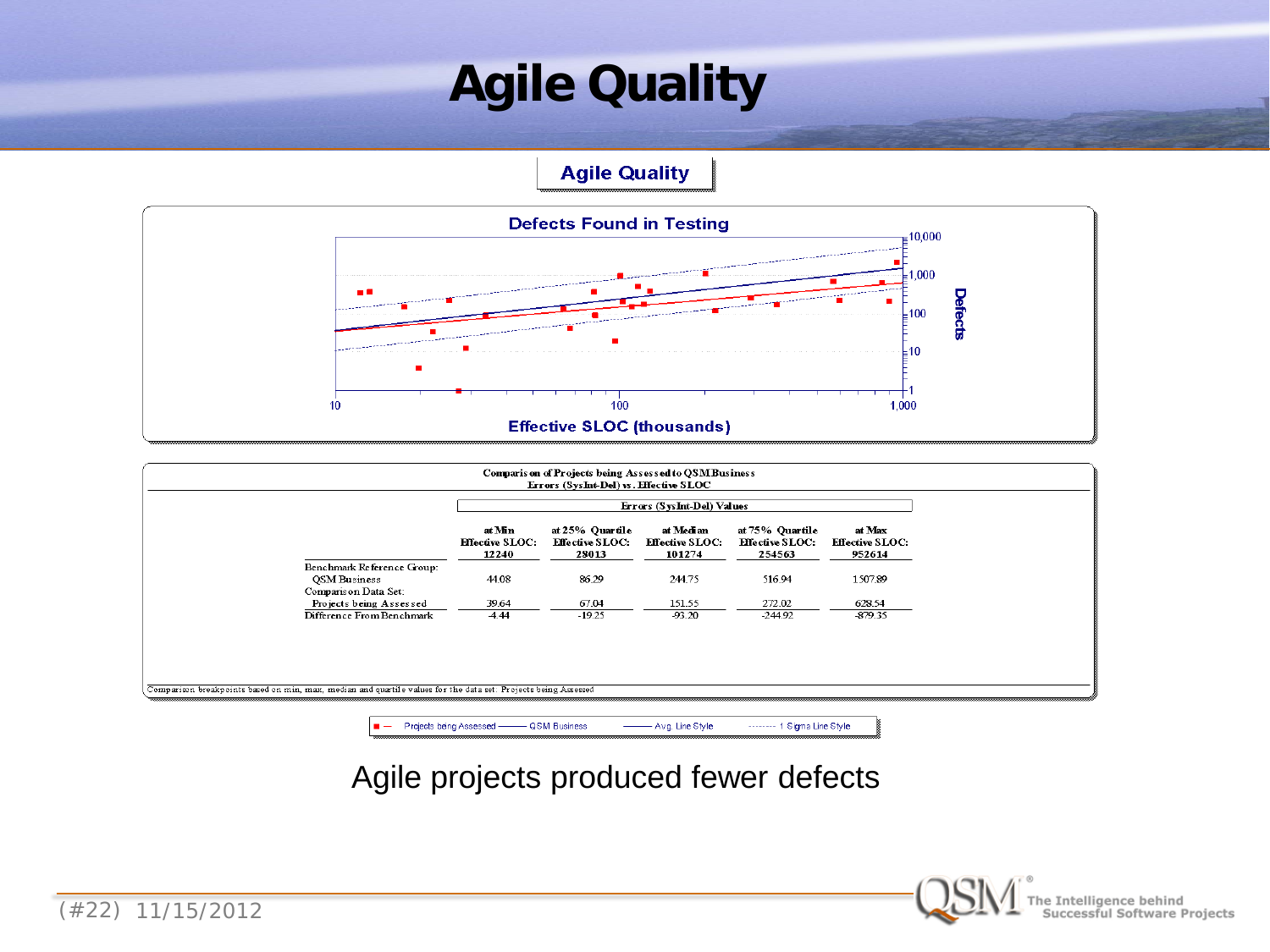# **In Summary**

| <b>Typical Sized Agile and Business IT Projects</b> |              |        |         |                                            |  |  |  |  |  |
|-----------------------------------------------------|--------------|--------|---------|--------------------------------------------|--|--|--|--|--|
|                                                     | <b>Agile</b> |        |         | <b>Business IT Difference  %Difference</b> |  |  |  |  |  |
| <b>Size in SLOC</b>                                 | 42,900       | 42,900 |         |                                            |  |  |  |  |  |
| <b>Average Staff</b>                                | 9            | 7.1    | 1.9     | 26.8%                                      |  |  |  |  |  |
| <b>Devel. Duration (Mths)</b>                       | 4.3          | 6.1    | $-1.8$  | $-29.5%$                                   |  |  |  |  |  |
| <b>Effort Months</b>                                | 39           | 43     | $-4.0$  | $-9.3%$                                    |  |  |  |  |  |
| Defects (testing)                                   | 152          | 245    | $-93.0$ | $-38.0%$                                   |  |  |  |  |  |
| <b>Productivity Index</b>                           | 19.93        | 17.92  | 2.0     | 11.2%                                      |  |  |  |  |  |

- Agile projects outperform conventional development in Productivity, Quality, and Time to Market
- Staffing levels are higher; but overall effort is slightly lower while achieving significant schedule compression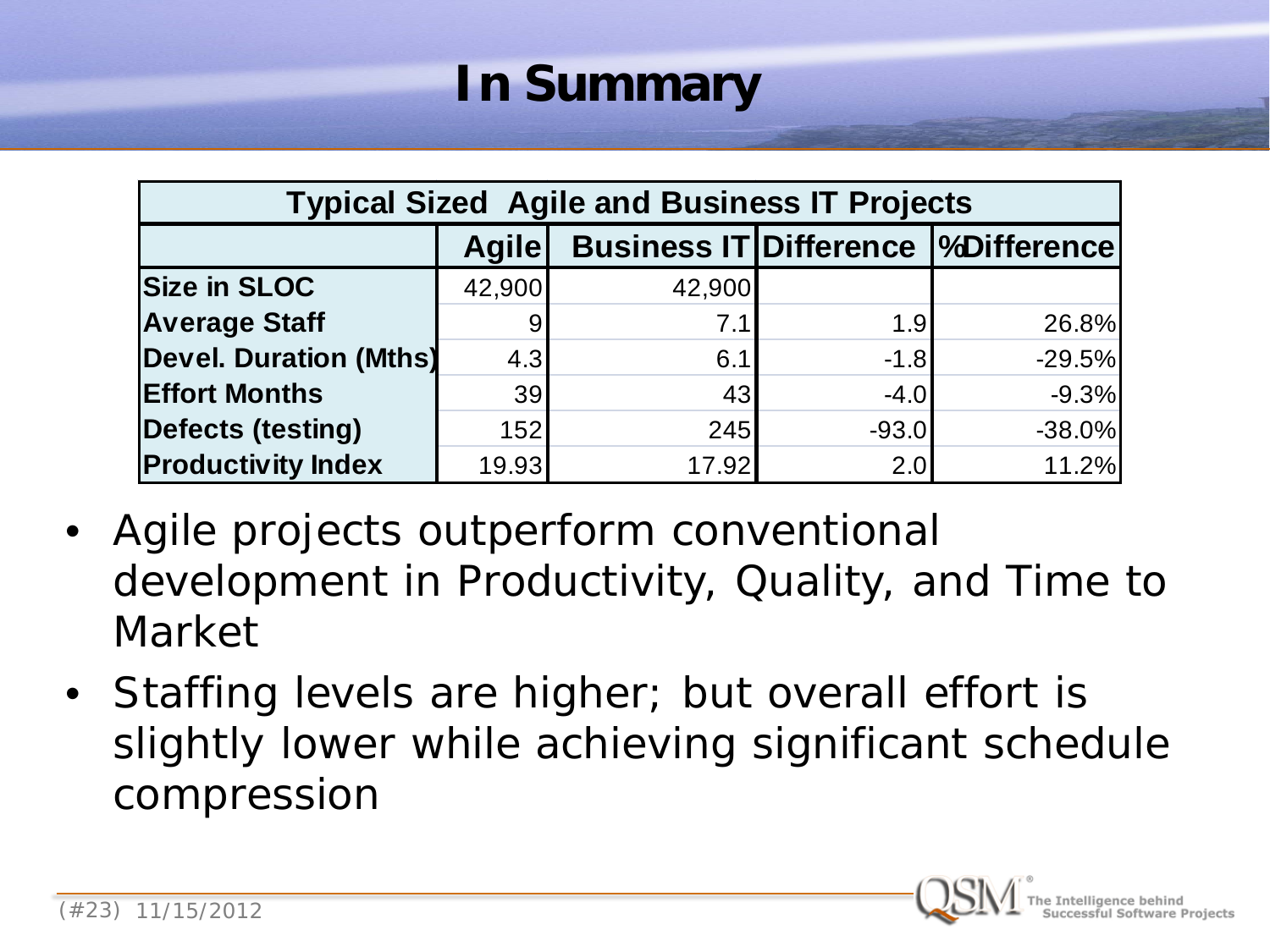#### **Some Problems in Paradise**

- Large projects require more process formality
	- Change control & Configuration Management
- Regulatory environment may not be compatible with Agile
- Legal requirements & corporate/enterprise requirements
- Minimum marketable features may be very large on big projects
- Budget and schedule constraints are real and legitimate

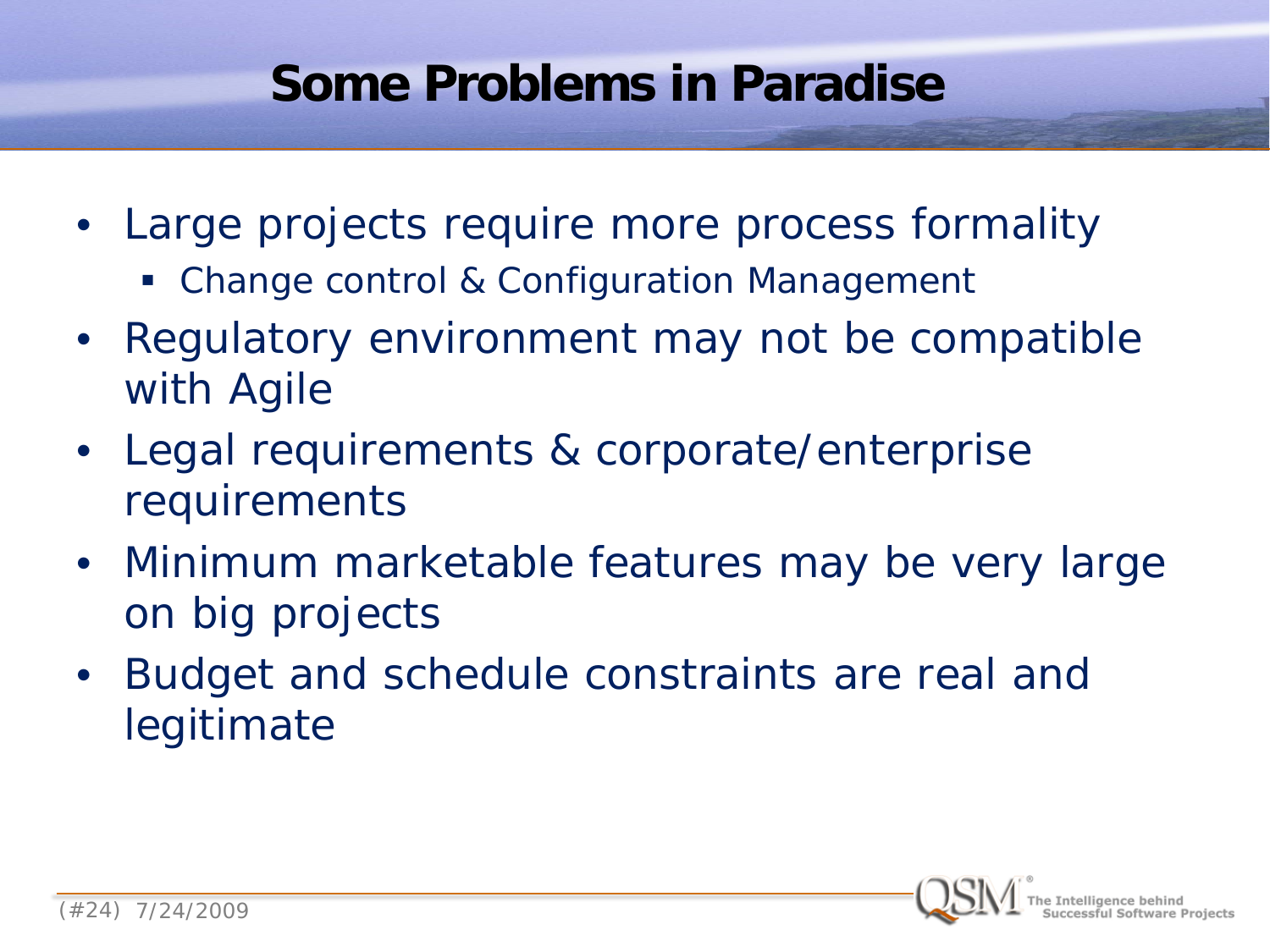# **Summary**

- Agile is an effective software development strategy
	- Particularly effective at compressing schedule on small to medium size projects
	- **Lower defect levels**
- Requires investment in training and practice
- Agile is not a panacea for all software development issues
- A good choice; but not for every situation

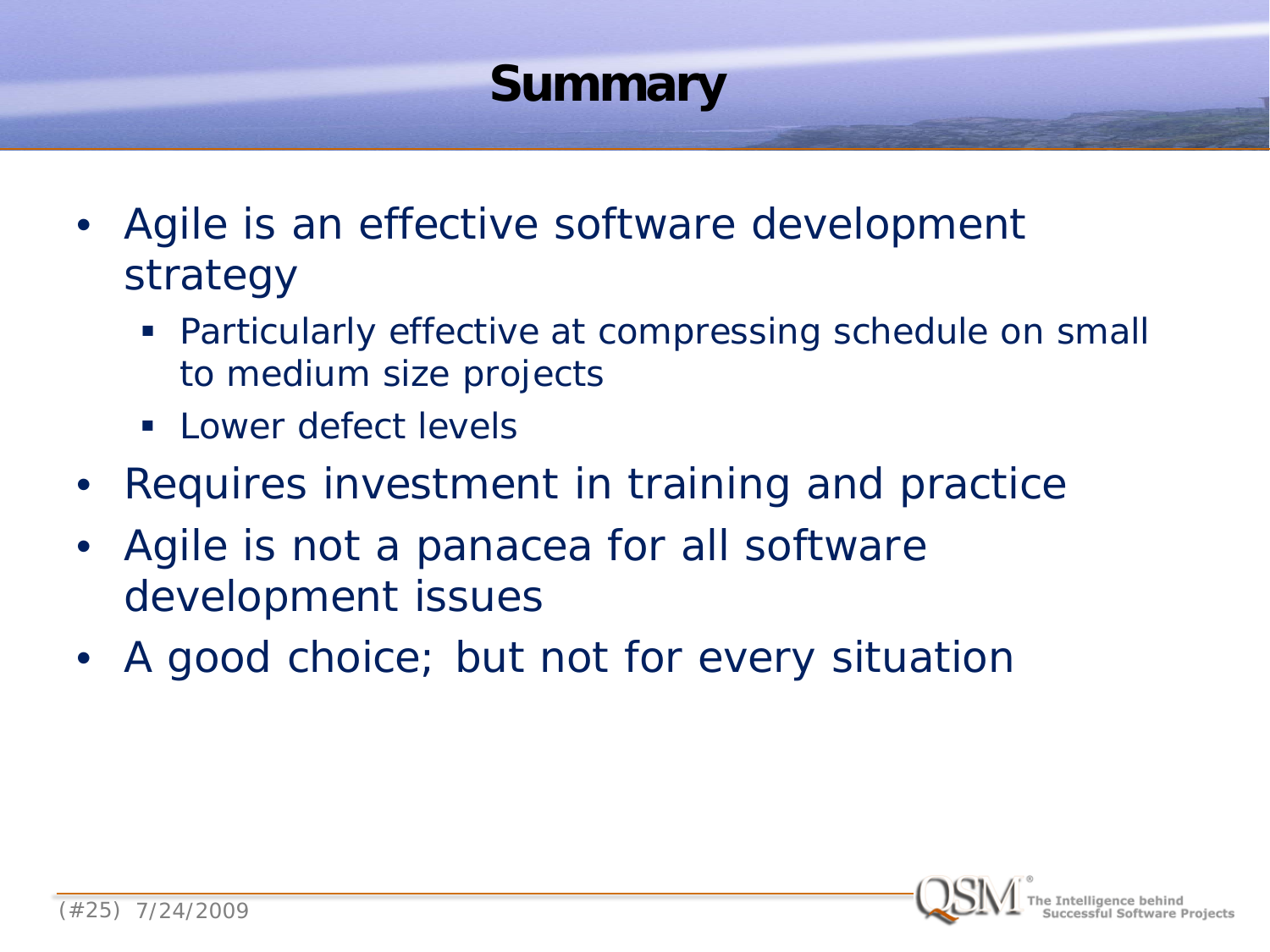



(#26) 7/24/2009